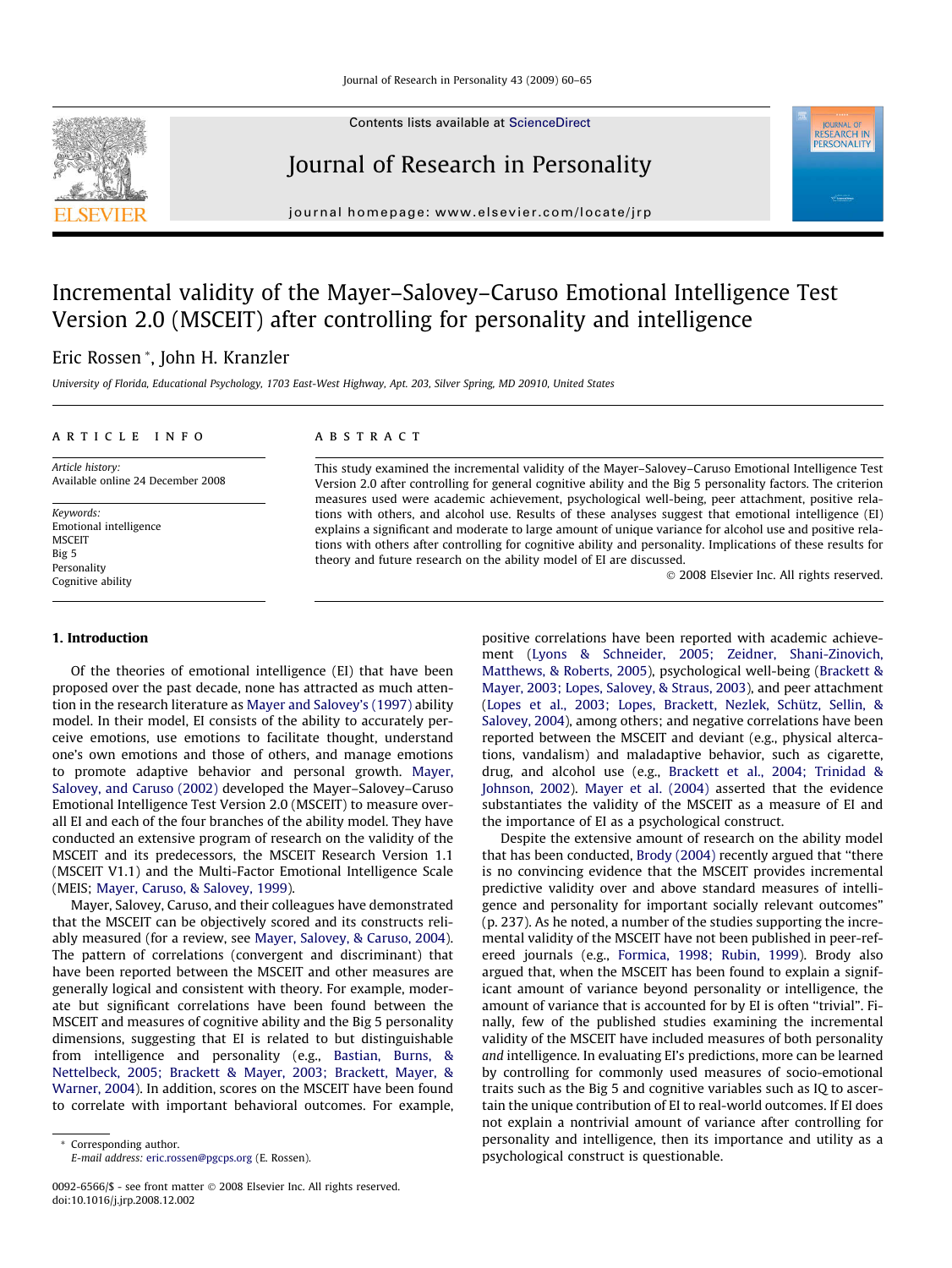A number of studies published in peer reviewed journals have examined the incremental validity of the MSCEIT with a variety of outcome measures, several of which were published after [Brody's \(2004\)](#page--1-0) review ([Barchard, 2003; Bastian et al., 2005;](#page--1-0) [Brackett & Mayer, 2003; Brackett et al., 2004; Lopes et al., 2003;](#page--1-0) [Lopes et al., 2004; Lyons & Schneider, 2005; Mestre, Guil, Lopes,](#page--1-0) [Salovey, & Gil-Olarte, 2006; Márquez, Martin, & Brackett, 2006;](#page--1-0) [Rode, Mooney, Arthuad-Day, Near, Baldwin, & Rubin, 2007; Rode,](#page--1-0) [Mooney, Arthuad-Day, Near, Rubin, & Baldwin, 2008\)](#page--1-0). Nonetheless, at the current time, only a small number of studies have used standard measures of both intelligence and personality as controls in the same study (e.g., [Bastian et al.; 2005; Rode et al., 2007; Rode](#page--1-0) [et al., 2008](#page--1-0)). In addition, although several studies claim to have investigated the incremental validity of the MSCEIT, they either used tasks with unsubstantiated validity to measure intelligence or personality, did not control for both personality and intelligence in the same analysis, or used performance on a brief verbal measure to estimate cognitive ability. Brief measures of verbal ability are not satisfactory estimates of general cognitive ability, or psychometric g (see [Jensen, 1998\)](#page--1-0). Because the g factor explains the majority of variance in performances that can be predicted from tests (e.g., [Thorndike, 1985; Thorndike, 1986](#page--1-0)), determining the incremental validity of EI after controlling for g is necessary to determine its incremental predictive validity.

Results of the most recent incremental validity studies that used standard measures to control for both personality and general cognitive ability are consistent with [Brody's \(2004\)](#page--1-0) review. For example, [Bastian et al. \(2005\)](#page--1-0) found that scores on the MSCEIT accounted for a significant increment of variance ( $\Delta R^2$  = 6%) in only one of five life skills assessed (viz., Anxious Thoughts) after controlling for the Big 5 and g. Results of [Rode et al. \(2007\)](#page--1-0) indicated that the MSCEIT accounted for a statistically significant yet minimal amount of unique variance in public speaking effectiveness  $(R^2 = 1\%)$ , but did not explain additional variance in group behavior effectiveness and academic performance. Last, [Rode et al. \(2008\)](#page--1-0) found that overall EI did not explain a statistically significant increment of variance in GPA or life satisfaction after controlling for g, the Big 5, and long-term affect.

Although results of these studies are consistent with [Brody's](#page--1-0) [\(2004\)](#page--1-0) critique, the range of outcome measures used by [Bastian](#page--1-0) [et al. \(2005\) and Rode et al. \(2007, 2008\)](#page--1-0) is limited, particularly concerning maladaptive behavior. One could argue that EI may lack substantial incremental validity for the specific criteria examined in these studies, but it may explain a significant and nontrivial amount of variance in other important and socially relevant real-world outcomes that were not examined. The aim of this study, therefore, was to examine the incremental validity of the MSCEIT after controlling for both general cognitive ability and personality using standardized measures with known psychometric properties using external criteria of both prosocial and maladaptive behaviors not examined by [Bastian et al. \(2005\) or Rode et al. \(2007, 2008\)](#page--1-0) is limited.

#### 2. Method

#### 2.1. Participants

Participants were 150 undergraduate students from over 30 fields of study at a 4-year public university in North Central Florida (62 frosh, 43 sophomores, 24 juniors, and 21 seniors; 40 men and 110 women). Participants volunteered to participate to earn research credit or extra credit in an undergraduate course. Age of participants ranged from 17 to 36 years  $(M = 19.7, SD = 2.1)$ . Regarding race/ethnicity, 68.7% of the participants identified themselves as White/Non-Hispanic, 14.7% as African American, 9.3% as Hispanic American, 5.3% as Asian American, 1.3% as Other, and 0.7% as Native American. All participants were treated in accordance with the ''Ethical Principles of Psychologists and Code of Conduct" ([American Psychological Association., 2002](#page--1-0)).

#### 2.2. Instruments

#### 2.2.1. Emotional intelligence

The Mayer–Salovey–Caruso Emotional Intelligence Test Version 2.0 (MSCEIT; [Mayer et al., 2002](#page--1-0)) was used to measure EI. The MSCEIT consists of 141 items measuring the ability to solve emotional problems. The MSCEIT has eight subtests that are intended to measure the four branches of the ability model (i.e., perceiving emotions, using emotions, understanding emotions, and managing emotions) with two subtests per branch. Perceiving emotions is comprised of the faces and pictures subtests. These subtests measure the ability to perceive and appraise emotions in faces and pictures/designs. Examinees must identify the intensity of emotion expressed in several images of faces and designs using the following emotions: anger, sadness, happiness, disgust, fear, surprise, and excitement. Using emotions consists of the sensations and facilitation subtests. On these tasks, examinees must identify specific emotions that may affect one's behavior or performance on cognitive tasks. Specifically, examinees must generate emotions or moods and match them with sensations, behaviors, or tasks that typically accompany them. Understanding emotions is measured by the blends and changes subtests. On the blends subtest, examinees must demonstrate an understanding of how individuals may experience several emotions simultaneously, and how some emotions, when combined, form other emotions. The changes subtest asks respondents to identify how emotions change over time. Finally, managing emotions is measured by the emotion management and emotional regulation subtests. These tasks provide examinees with social situations and require them to select the most appropriate social response to achieve desired outcomes [\(Mayer, 2001](#page--1-0)).

The overall EI score has a mean of 100 and standard deviation of 15. Reported split-half reliabilities range from 0.79 to 0.91 for the four factors, and 0.91 for Overall EI ([Mayer et al., 2002\)](#page--1-0). Test-retest reliability was 0.86 for Overall EI after three weeks ([Brackett &](#page--1-0) [Mayer, 2003](#page--1-0)). Results of recent confirmatory factor analysis research has raised questions about the factor structure of the MSCEIT, however [\(Gignac, 2005; Palmer, Gignac, Manocha, &](#page--1-0) [Stough, 2005; Rossen, Kranzler, & Algina, 2008](#page--1-0)). These results suggest that the MSCEIT does not measure all the constructs it was intended to measure, with the exception of overall EI. Therefore, given the lack of agreement in the literature about the constructs measured by the first-order factors of the ability model, only the overall EI score was used in this study.

The MSCEIT can be scored using either the consensus-based or expert-rating scoring method. The correlation between these two methods for the overall EI score is .98 ([Mayer et al., 2002](#page--1-0)), indicating that scores obtained from either scoring method are virtually identical. The consensus scoring method was used in this study.

#### 2.2.2. Personality

The traits from the ''Big 5" were measured with the International Personality Item Pool (IPIP; [Goldberg, 1999](#page--1-0)). The IPIP consists of 100 items measuring the Big 5 personality dimensions (extraversion, agreeableness, conscientiousness, emotional stability, and openness to experience). Goldberg reported high internal consistencies for the scales: extraversion ( $\alpha$  = 0.91), agreeableness  $(\alpha = 0.88)$ , conscientiousness  $(\alpha = 0.88)$ , emotional stability ( $\alpha$  = 0.91), and openness to experience ( $\alpha$  = 0.90). Criterion-related evidence of validity has been established with the NEO-PI-R [\(Costa](#page--1-0) [& McCrae, 1992\)](#page--1-0), with correlations ranging from 0.88 to 0.93. Results of confirmatory factor analysis also support the internal structure of the IPIP ([Lim & Ployhart, 2002\)](#page--1-0).